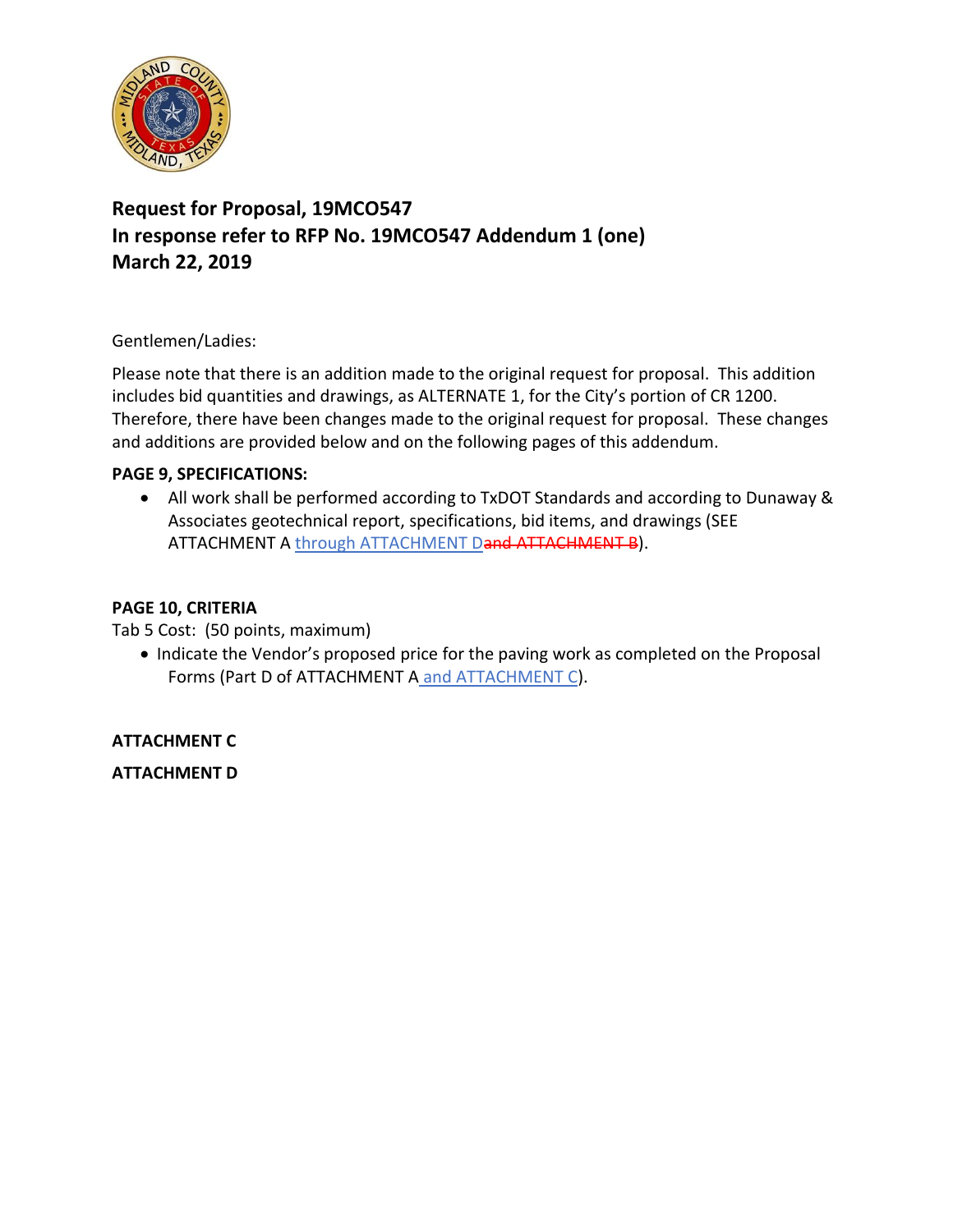## ATTACHMENT C

| Paving, Grading, and Drainage Improvements to serve County Road 1200 ALTERNATE 1    |                                       |                            |      |                   |       |
|-------------------------------------------------------------------------------------|---------------------------------------|----------------------------|------|-------------------|-------|
| <b>County Project No.</b><br>Roadway Improvements to serve<br><b>Midland County</b> |                                       |                            |      |                   |       |
| <b>Base Bid</b>                                                                     | Item Description                      | Quantity                   | Unit | <b>Unit Price</b> | Total |
| $\mathbf{1}$                                                                        | Preparation of R.O.W. (60' min. ROW)  | $\overline{7}$             | Sta. |                   |       |
| $\overline{2}$                                                                      | Earthwork                             | 875                        | C.Y. |                   |       |
| 3                                                                                   | Haul Off                              | 744                        | C.Y. |                   |       |
| 4                                                                                   | Subgrade Preparation                  | 2,908                      | S.Y. |                   |       |
| 5                                                                                   | <b>Prime Coat</b>                     | 776                        | Gal. |                   |       |
| 6                                                                                   | Flexible Base (Roadway and Driveways) | 847                        | C.Y. |                   |       |
| 7                                                                                   | HMA Pavement - 3" thickness - Type D  | 446                        | Ton  |                   |       |
| 8                                                                                   | Sawcut Existing Asphalt (full depth)  | 57                         | L.F. |                   |       |
| 9                                                                                   | Asphalt Excavation - 1.5" thickness   | 118                        | C.Y. |                   |       |
| 10                                                                                  | Asphalt Haul Off                      | 118                        | C.Y. |                   |       |
| 11                                                                                  | 3" Asphalt Driveways                  | 232                        | S.Y. |                   |       |
| 12                                                                                  | 60'X5' Pipeline Cap                   | $\overline{2}$             | Ea.  |                   |       |
| 13                                                                                  | <b>Erosion Control</b>                | $\mathbf{1}$               | L.S. |                   |       |
| 14                                                                                  | <b>Traffic Control</b>                | 1                          | L.S. |                   |       |
|                                                                                     |                                       | <b>TOTAL ALTERNATE BID</b> |      |                   |       |

 $\mathbb{F}$